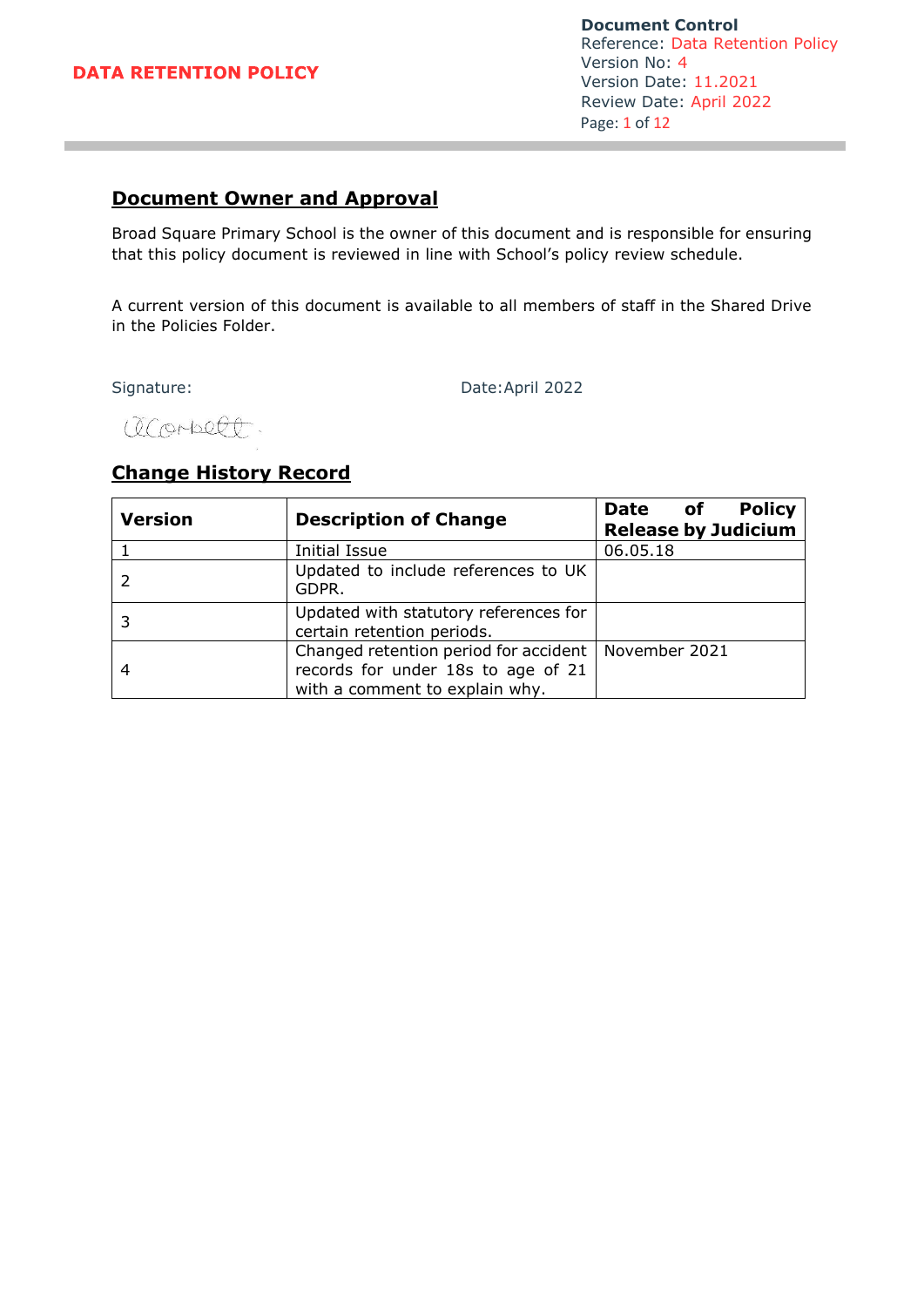# **Data Retention Policy**

The School has a responsibility to maintain its records and record keeping systems. When doing this, the School will take account of the following factors:

- The most efficient and effective way of storing records and information;
- The confidential nature of the records and information stored;
- The security of the record systems used:
- Privacy and disclosure; and
- Accessibility of records and record keeping systems.

This policy does not form part of any employee's contract of employment and is not intended to have contractual effect. It does, however, reflect the School's current practice, the requirements of current legislation and best practice and guidance. It may be amended by the School from time to time and any changes will be notified to employees within one month of the date on which the change is intended to take effect. The School may also vary any parts of this procedure, including any time limits, as appropriate in any case.

# **Data Protection**

This policy sets out how long employment-related and pupil data will normally be held by the School and when that information will be confidentially destroyed in compliance with the terms of the UK General Data Protection Regulation (UK GDPR) and the Freedom of Information Act 2000.

Data will be stored and processed to allow for the efficient operation of the School. The School's Data Protection Policy outlines its duties and obligations under the UK GDPR.

# **Retention Schedule**

Information (hard copy and electronic) will be retained for at least the period specified in the attached retention schedule. When managing records, the School will adhere to the standard retention times listed within that schedule.

The retention schedule refers to all records regardless of the media (e.g. paper, electronic, microfilm, photographic etc) in/on which they are stored. All records will be regularly monitored by the School Business Manager.

# **Destruction of Records**

The schedule is a relatively lengthy document listing the many types of records used by the School and the applicable retention periods for each record type. The retention periods are based on business needs and legal requirements.

Where records have been identified for destruction, they should be disposed of in an appropriate way. All information must be reviewed before destruction to determine whether there are special factors that mean destruction should be delayed, such as potential litigation, complaints or grievances.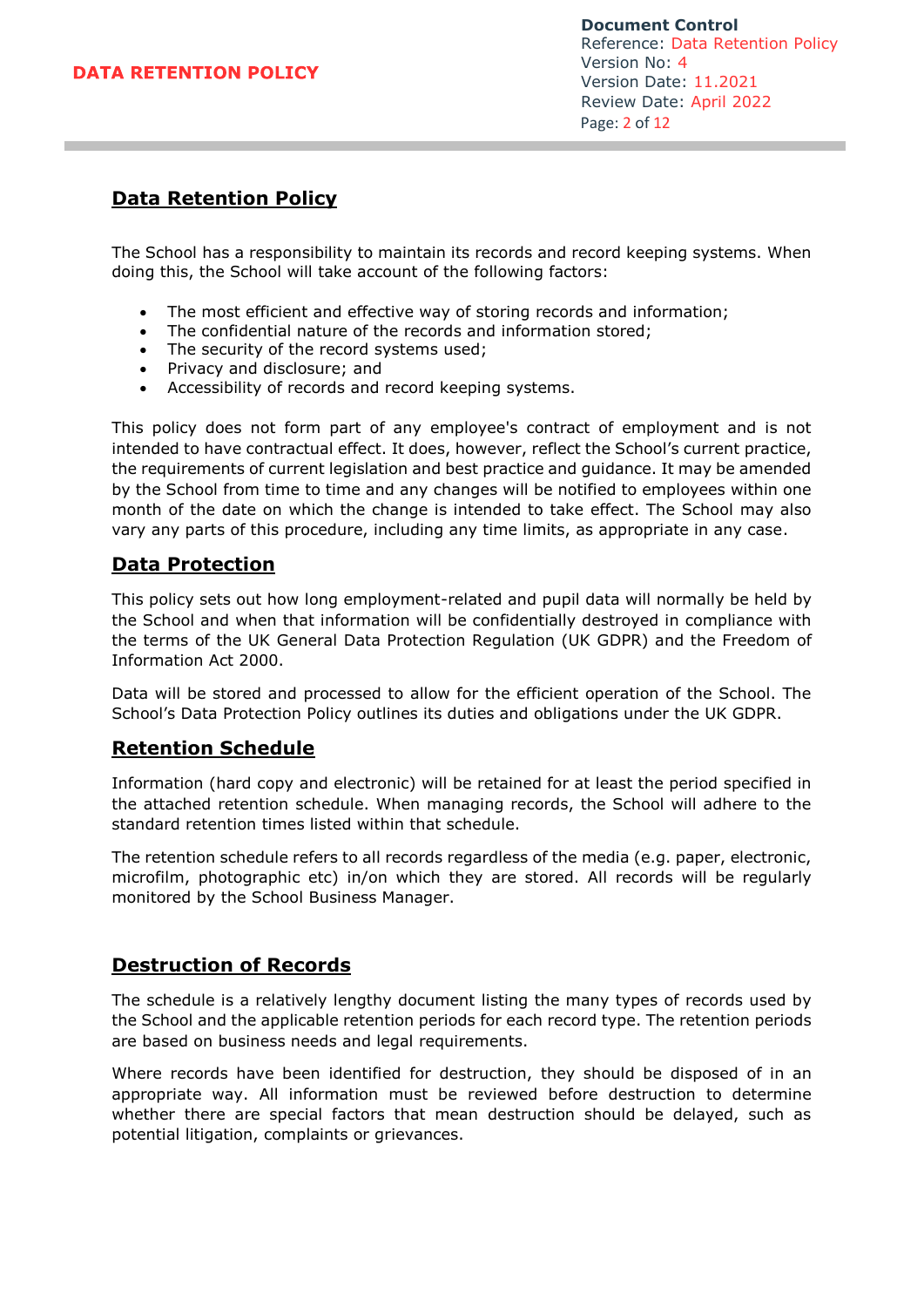**Document Control** Reference: Data Retention Policy Version No: 4 Version Date: 11.2021 Review Date: April 2022 Page: 3 of 12

All paper records containing personal information, or sensitive policy information should be shredded before disposal where possible. All other paper records should be disposed of by an appropriate waste paper merchant. All electronic information will be deleted.

The School maintains a database of records which have been destroyed and who authorised their destruction. When destroying documents, the appropriate staff member should record in this list the following: -

- File reference (or other unique identifier);
- File title/description;<br>• Number of files:
- Number of files;
- Name of the authorising Officer;
- Date destroyed or deleted from system; and
- Person(s) who undertook destruction.

## **Retention of Safeguarding Records**

Any allegations made that are found to be malicious must not be part of the personnel records.

For any other allegations made, the School must keep a comprehensive summary of the allegation made, details of how the investigation was looked into and resolved and any decisions reached. This should be kept on the personnel files of the accused.

Any allegations made of sexual abuse should be preserved by the School for the term of an inquiry by the Independent Inquiry into Child Sexual Abuse. All other records (for example, the personnel file of the accused) should be retained until the accused has reached normal pension age or for a period of 10 years from the date of the allegation if that is longer. Guidance from the Independent Inquiry Child Sexual Abuse states that prolonged retention of personal data at the request of an Inquiry would not contravene data protection regulation provided the information is restricted to that necessary to fulfil potential legal duties that a School may have in relation to an Inquiry.

Whilst the Independent Inquiry into Child Sexual Abuse is ongoing, it is an offence to destroy any records relating to it. At the conclusion of the Inquiry, it is likely that an indication regarding the appropriate retention periods of the records will be made.

# **Archiving**

Where records have been identified as being worthy of preservation over the longer term, arrangements should be made to transfer the records to the archives. A database of the records sent to the archives is maintained by the School Business Manager. The appropriate staff member, when archiving documents should record in this list the following information: -

- File reference (or other unique identifier);
- File title/description;
- Number of files; and
- Name of the authorising officer.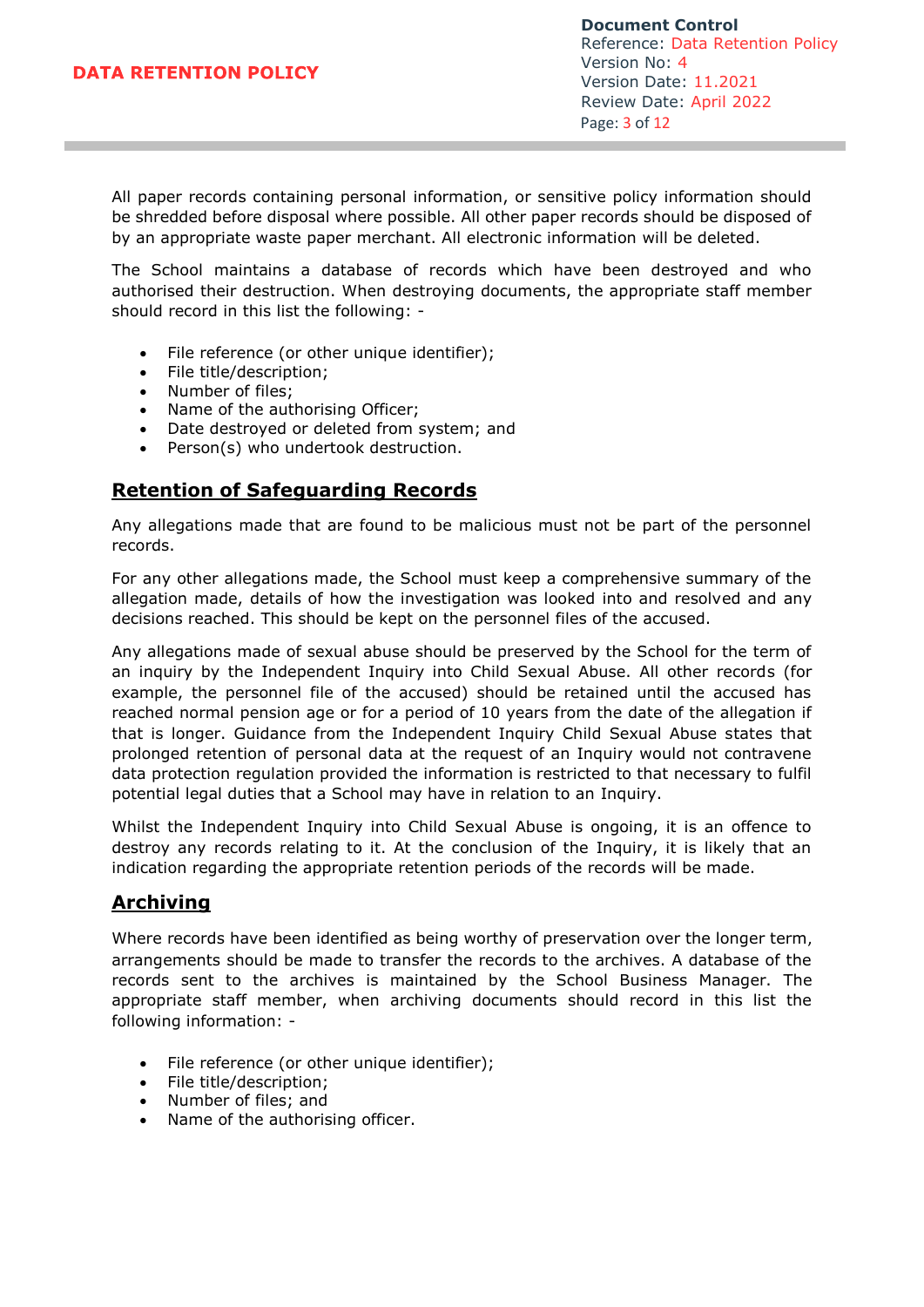## **Transferring Information to Other Media**

Where lengthy retention periods have been allocated to records, members of staff may wish to consider converting paper records to other media such as digital media or virtual storage centres (such as cloud storage). The lifespan of the media and the ability to migrate data where necessary should always be considered.

## **Transferring Information to Another School**

We retain the Pupil's educational record whilst the child remains at the School. Once a pupil leaves the School, the file should be sent to their next school. The responsibility for retention then shifts onto the next school. We retain the file for a year following transfer in case any issues arise as a result of the transfer.

We may delay destruction for a further period where there are special factors such as potential litigation.

## **Responsibility and Monitoring**

The Headteacher has primary and day-to-day responsibility for implementing this Policy. The Data Protection Officer, in conjunction with the School is responsible for monitoring its use and effectiveness and dealing with any queries on its interpretation. The Data Protection Officer will consider the suitability and adequacy of this Policy and report improvements directly to management.

Internal control systems and procedures will be subject to regular audits to provide assurance that they are effective in creating, maintaining and removing records.

Management at all levels are responsible for ensuring those reporting to them are made aware of and understand this Policy and are given adequate and regular training on it.

## **Emails**

Emails accounts are not a case management tool in itself. Generally, emails may need to fall under different retention periods (for example, an email regarding a health and safety report will be subject to a different time frame to an email which forms part of a pupil record). It is important to note that the retention period will depend on the content of the email and it is important that staff file those emails in the relevant areas to avoid the data becoming lost.

# **Pupil Records**

All schools with the exception of independent schools, are under a duty to maintain a pupil record for each pupil. Early Years will have their own separate record keeping requirements. If a child changes schools, the responsibility for maintaining the pupil record moves to the next school. We retain the file for a year following transfer in case any issues arise as a result of the transfer.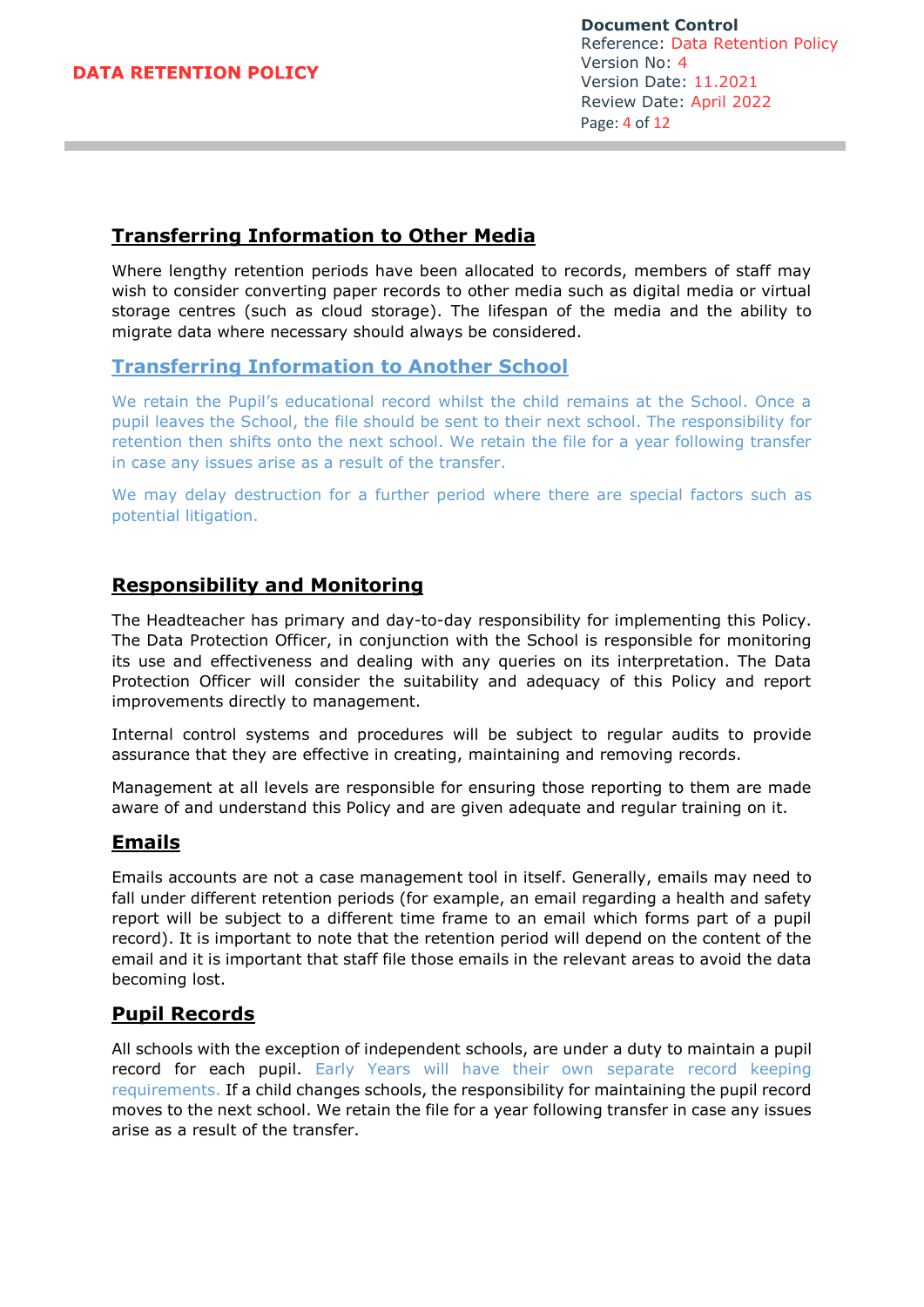# **Retention Schedule**

| <b>FILE DESCRIPTION</b>                                                                              | <b>RETENTION PERIOD</b>                                                                                                                                                                                                                                                                                                |
|------------------------------------------------------------------------------------------------------|------------------------------------------------------------------------------------------------------------------------------------------------------------------------------------------------------------------------------------------------------------------------------------------------------------------------|
| <b>Employment Records</b>                                                                            |                                                                                                                                                                                                                                                                                                                        |
| Job applications and interview records of<br>unsuccessful candidates                                 | Six months after notifying unsuccessful<br>candidates, unless the school has<br>applicants' consent to keep their CVs for<br>future reference. In this case, application<br>forms will give applicants the opportunity<br>to object to their details being retained                                                    |
| Job applications and interview records of<br>successful candidates                                   | 6 years after employment ceases                                                                                                                                                                                                                                                                                        |
| Written particulars of employment,<br>contracts of employment and changes to<br>terms and conditions | 6 years after employment ceases                                                                                                                                                                                                                                                                                        |
| Right to work documentation including<br>identification documents                                    | 6 years after employment ceases                                                                                                                                                                                                                                                                                        |
| Immigration checks                                                                                   | Two years after the termination of<br>employment                                                                                                                                                                                                                                                                       |
| DBS checks and disclosures of criminal<br>records forms                                              | As soon as practicable after the check has<br>been completed and the outcome<br>recorded (i.e. whether it is satisfactory or<br>not) unless in exceptional circumstances<br>(for example to allow for consideration<br>and resolution of any disputes or<br>complaints) in which case, for no longer<br>than 6 months. |
| Change of personal details notifications                                                             | No longer than 6 months after receiving<br>this notification                                                                                                                                                                                                                                                           |
| Emergency contact details                                                                            | Destroyed on termination                                                                                                                                                                                                                                                                                               |
| Personnel records                                                                                    | While employment continues and up to<br>six years after employment ceases<br>(Limitation Act 1980)                                                                                                                                                                                                                     |
| Annual leave records                                                                                 | Six years after the end of tax year they<br>relate to or possibly longer if leave can be<br>carried over from year to year                                                                                                                                                                                             |
| Consents for the processing of personal<br>and sensitive data                                        | For as long as the data is being processed<br>and up to 6 years afterwards                                                                                                                                                                                                                                             |
| <b>Working Time Regulations:</b><br>Opt out forms<br>Records of compliance with WTR                  | Two years from the date on which<br>they were entered into<br>Two years after the relevant period                                                                                                                                                                                                                      |
| Disciplinary records                                                                                 | 6 years after employment ceases                                                                                                                                                                                                                                                                                        |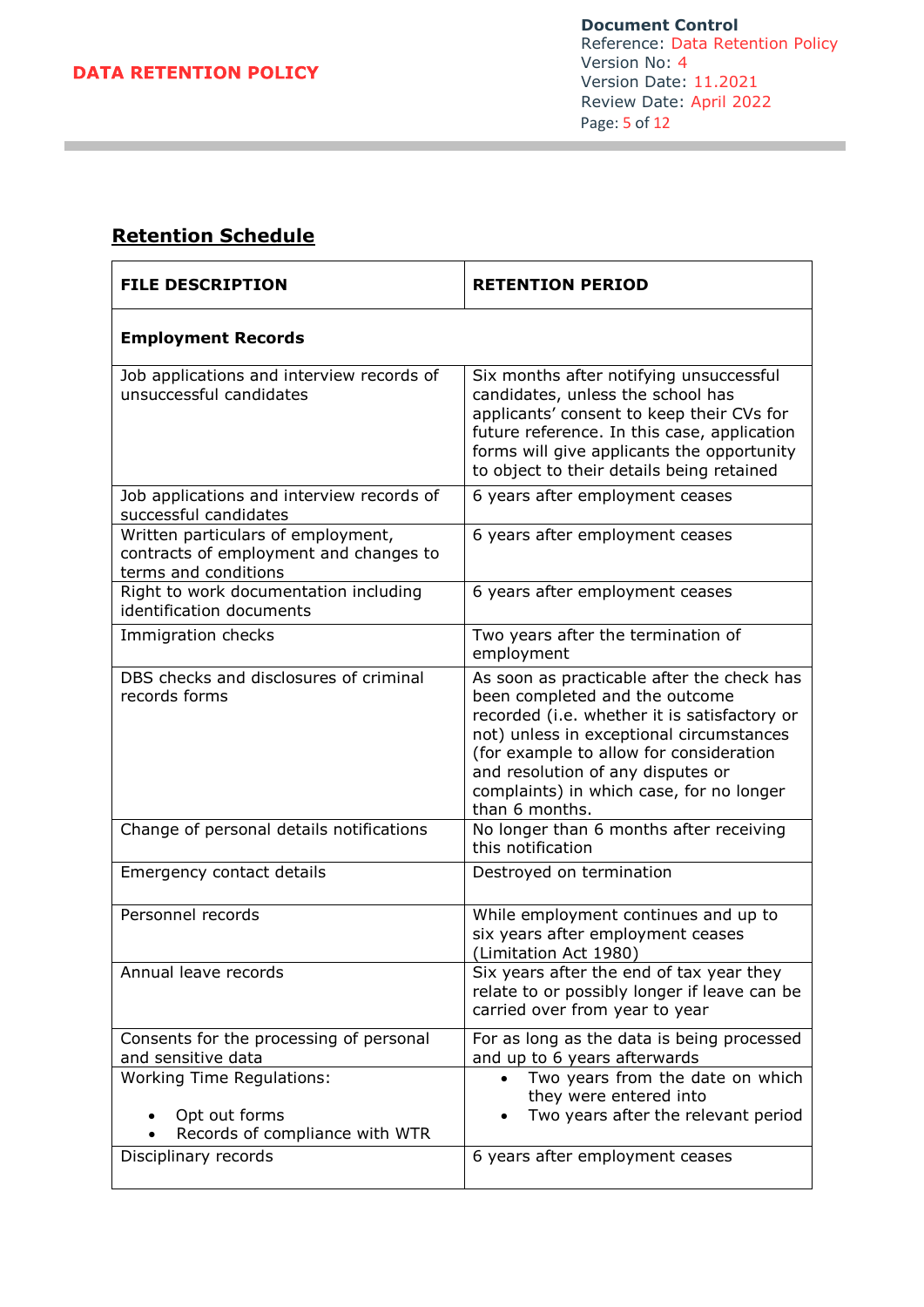| 6 years after employment ceases or<br>Training<br>length of time required by the<br>professional body<br>Date of the training plus 40 years (This<br>Staff training where it relates to<br>retention period reflects that the IICSA<br>safeguarding or other child related<br>may wish to see training records as part<br>training<br>of an investigation)<br>Current year plus 6 years<br>Annual appraisal/assessment records<br>Professional Development Plans<br>6 years from the life of the plan<br>Allegations of a child protection nature<br>10 years from the date of the allegation<br>against a member of staff including where<br>or the person's normal retirement age<br>the allegation is founded<br>(whichever is longer). This should be kept<br>under review.<br>Malicious allegations should be removed.<br><b>Financial and Payroll Records</b><br>Pension records<br>12 years<br>Retirement benefits schemes - notifiable<br>6 years from the end of the scheme year<br>events (for example, relating to<br>in which the event took place<br>incapacity)<br>Payroll and wage records<br>6 years after end of tax year they relate<br>to (Taxes Management Act 1970; Income<br>and Corporation Taxes 1988)<br>3 years after end of tax year they relate<br>Maternity/Adoption/Paternity Leave<br>records<br>to<br>3 years after the end of the tax year they<br><b>Statutory Sick Pay</b><br>relate to<br>Current bank details<br>Until updated plus 3 years<br><b>Bonus Sheets</b><br>Current year plus 3 years<br>Time sheets/clock cards/flexitime<br>Current year plus 3 years<br>Pupil Premium Fund records<br>Date pupil leaves the provision plus 6<br>years<br>Current year plus 6 years (Taxes<br>National Insurance (schedule of<br>Management Act 1970; Income and<br>payments)<br>Corporation Taxes 1988)<br>Current year plus 6 years (Taxes<br>Insurance<br>Management Act 1970; Income and<br>Corporation Taxes 1988)<br>Overtime<br>Current year plus 3 years (Taxes<br>Management Act 1970; Income and<br>Corporation Taxes 1988)<br>Annual accounts<br>Current year plus 6 years<br>Date of last payment on the loan plus 12<br>Loans and grants managed by the School<br>years |  |
|-----------------------------------------------------------------------------------------------------------------------------------------------------------------------------------------------------------------------------------------------------------------------------------------------------------------------------------------------------------------------------------------------------------------------------------------------------------------------------------------------------------------------------------------------------------------------------------------------------------------------------------------------------------------------------------------------------------------------------------------------------------------------------------------------------------------------------------------------------------------------------------------------------------------------------------------------------------------------------------------------------------------------------------------------------------------------------------------------------------------------------------------------------------------------------------------------------------------------------------------------------------------------------------------------------------------------------------------------------------------------------------------------------------------------------------------------------------------------------------------------------------------------------------------------------------------------------------------------------------------------------------------------------------------------------------------------------------------------------------------------------------------------------------------------------------------------------------------------------------------------------------------------------------------------------------------------------------------------------------------------------------------------------------------------------------------------------------------------------------------------------------------------------------------------------------------------------------------------|--|
|                                                                                                                                                                                                                                                                                                                                                                                                                                                                                                                                                                                                                                                                                                                                                                                                                                                                                                                                                                                                                                                                                                                                                                                                                                                                                                                                                                                                                                                                                                                                                                                                                                                                                                                                                                                                                                                                                                                                                                                                                                                                                                                                                                                                                       |  |
|                                                                                                                                                                                                                                                                                                                                                                                                                                                                                                                                                                                                                                                                                                                                                                                                                                                                                                                                                                                                                                                                                                                                                                                                                                                                                                                                                                                                                                                                                                                                                                                                                                                                                                                                                                                                                                                                                                                                                                                                                                                                                                                                                                                                                       |  |
|                                                                                                                                                                                                                                                                                                                                                                                                                                                                                                                                                                                                                                                                                                                                                                                                                                                                                                                                                                                                                                                                                                                                                                                                                                                                                                                                                                                                                                                                                                                                                                                                                                                                                                                                                                                                                                                                                                                                                                                                                                                                                                                                                                                                                       |  |
|                                                                                                                                                                                                                                                                                                                                                                                                                                                                                                                                                                                                                                                                                                                                                                                                                                                                                                                                                                                                                                                                                                                                                                                                                                                                                                                                                                                                                                                                                                                                                                                                                                                                                                                                                                                                                                                                                                                                                                                                                                                                                                                                                                                                                       |  |
|                                                                                                                                                                                                                                                                                                                                                                                                                                                                                                                                                                                                                                                                                                                                                                                                                                                                                                                                                                                                                                                                                                                                                                                                                                                                                                                                                                                                                                                                                                                                                                                                                                                                                                                                                                                                                                                                                                                                                                                                                                                                                                                                                                                                                       |  |
|                                                                                                                                                                                                                                                                                                                                                                                                                                                                                                                                                                                                                                                                                                                                                                                                                                                                                                                                                                                                                                                                                                                                                                                                                                                                                                                                                                                                                                                                                                                                                                                                                                                                                                                                                                                                                                                                                                                                                                                                                                                                                                                                                                                                                       |  |
|                                                                                                                                                                                                                                                                                                                                                                                                                                                                                                                                                                                                                                                                                                                                                                                                                                                                                                                                                                                                                                                                                                                                                                                                                                                                                                                                                                                                                                                                                                                                                                                                                                                                                                                                                                                                                                                                                                                                                                                                                                                                                                                                                                                                                       |  |
|                                                                                                                                                                                                                                                                                                                                                                                                                                                                                                                                                                                                                                                                                                                                                                                                                                                                                                                                                                                                                                                                                                                                                                                                                                                                                                                                                                                                                                                                                                                                                                                                                                                                                                                                                                                                                                                                                                                                                                                                                                                                                                                                                                                                                       |  |
|                                                                                                                                                                                                                                                                                                                                                                                                                                                                                                                                                                                                                                                                                                                                                                                                                                                                                                                                                                                                                                                                                                                                                                                                                                                                                                                                                                                                                                                                                                                                                                                                                                                                                                                                                                                                                                                                                                                                                                                                                                                                                                                                                                                                                       |  |
|                                                                                                                                                                                                                                                                                                                                                                                                                                                                                                                                                                                                                                                                                                                                                                                                                                                                                                                                                                                                                                                                                                                                                                                                                                                                                                                                                                                                                                                                                                                                                                                                                                                                                                                                                                                                                                                                                                                                                                                                                                                                                                                                                                                                                       |  |
|                                                                                                                                                                                                                                                                                                                                                                                                                                                                                                                                                                                                                                                                                                                                                                                                                                                                                                                                                                                                                                                                                                                                                                                                                                                                                                                                                                                                                                                                                                                                                                                                                                                                                                                                                                                                                                                                                                                                                                                                                                                                                                                                                                                                                       |  |
|                                                                                                                                                                                                                                                                                                                                                                                                                                                                                                                                                                                                                                                                                                                                                                                                                                                                                                                                                                                                                                                                                                                                                                                                                                                                                                                                                                                                                                                                                                                                                                                                                                                                                                                                                                                                                                                                                                                                                                                                                                                                                                                                                                                                                       |  |
|                                                                                                                                                                                                                                                                                                                                                                                                                                                                                                                                                                                                                                                                                                                                                                                                                                                                                                                                                                                                                                                                                                                                                                                                                                                                                                                                                                                                                                                                                                                                                                                                                                                                                                                                                                                                                                                                                                                                                                                                                                                                                                                                                                                                                       |  |
|                                                                                                                                                                                                                                                                                                                                                                                                                                                                                                                                                                                                                                                                                                                                                                                                                                                                                                                                                                                                                                                                                                                                                                                                                                                                                                                                                                                                                                                                                                                                                                                                                                                                                                                                                                                                                                                                                                                                                                                                                                                                                                                                                                                                                       |  |
|                                                                                                                                                                                                                                                                                                                                                                                                                                                                                                                                                                                                                                                                                                                                                                                                                                                                                                                                                                                                                                                                                                                                                                                                                                                                                                                                                                                                                                                                                                                                                                                                                                                                                                                                                                                                                                                                                                                                                                                                                                                                                                                                                                                                                       |  |
|                                                                                                                                                                                                                                                                                                                                                                                                                                                                                                                                                                                                                                                                                                                                                                                                                                                                                                                                                                                                                                                                                                                                                                                                                                                                                                                                                                                                                                                                                                                                                                                                                                                                                                                                                                                                                                                                                                                                                                                                                                                                                                                                                                                                                       |  |
|                                                                                                                                                                                                                                                                                                                                                                                                                                                                                                                                                                                                                                                                                                                                                                                                                                                                                                                                                                                                                                                                                                                                                                                                                                                                                                                                                                                                                                                                                                                                                                                                                                                                                                                                                                                                                                                                                                                                                                                                                                                                                                                                                                                                                       |  |
|                                                                                                                                                                                                                                                                                                                                                                                                                                                                                                                                                                                                                                                                                                                                                                                                                                                                                                                                                                                                                                                                                                                                                                                                                                                                                                                                                                                                                                                                                                                                                                                                                                                                                                                                                                                                                                                                                                                                                                                                                                                                                                                                                                                                                       |  |
|                                                                                                                                                                                                                                                                                                                                                                                                                                                                                                                                                                                                                                                                                                                                                                                                                                                                                                                                                                                                                                                                                                                                                                                                                                                                                                                                                                                                                                                                                                                                                                                                                                                                                                                                                                                                                                                                                                                                                                                                                                                                                                                                                                                                                       |  |
|                                                                                                                                                                                                                                                                                                                                                                                                                                                                                                                                                                                                                                                                                                                                                                                                                                                                                                                                                                                                                                                                                                                                                                                                                                                                                                                                                                                                                                                                                                                                                                                                                                                                                                                                                                                                                                                                                                                                                                                                                                                                                                                                                                                                                       |  |
|                                                                                                                                                                                                                                                                                                                                                                                                                                                                                                                                                                                                                                                                                                                                                                                                                                                                                                                                                                                                                                                                                                                                                                                                                                                                                                                                                                                                                                                                                                                                                                                                                                                                                                                                                                                                                                                                                                                                                                                                                                                                                                                                                                                                                       |  |
|                                                                                                                                                                                                                                                                                                                                                                                                                                                                                                                                                                                                                                                                                                                                                                                                                                                                                                                                                                                                                                                                                                                                                                                                                                                                                                                                                                                                                                                                                                                                                                                                                                                                                                                                                                                                                                                                                                                                                                                                                                                                                                                                                                                                                       |  |
|                                                                                                                                                                                                                                                                                                                                                                                                                                                                                                                                                                                                                                                                                                                                                                                                                                                                                                                                                                                                                                                                                                                                                                                                                                                                                                                                                                                                                                                                                                                                                                                                                                                                                                                                                                                                                                                                                                                                                                                                                                                                                                                                                                                                                       |  |
|                                                                                                                                                                                                                                                                                                                                                                                                                                                                                                                                                                                                                                                                                                                                                                                                                                                                                                                                                                                                                                                                                                                                                                                                                                                                                                                                                                                                                                                                                                                                                                                                                                                                                                                                                                                                                                                                                                                                                                                                                                                                                                                                                                                                                       |  |
|                                                                                                                                                                                                                                                                                                                                                                                                                                                                                                                                                                                                                                                                                                                                                                                                                                                                                                                                                                                                                                                                                                                                                                                                                                                                                                                                                                                                                                                                                                                                                                                                                                                                                                                                                                                                                                                                                                                                                                                                                                                                                                                                                                                                                       |  |
|                                                                                                                                                                                                                                                                                                                                                                                                                                                                                                                                                                                                                                                                                                                                                                                                                                                                                                                                                                                                                                                                                                                                                                                                                                                                                                                                                                                                                                                                                                                                                                                                                                                                                                                                                                                                                                                                                                                                                                                                                                                                                                                                                                                                                       |  |
|                                                                                                                                                                                                                                                                                                                                                                                                                                                                                                                                                                                                                                                                                                                                                                                                                                                                                                                                                                                                                                                                                                                                                                                                                                                                                                                                                                                                                                                                                                                                                                                                                                                                                                                                                                                                                                                                                                                                                                                                                                                                                                                                                                                                                       |  |
|                                                                                                                                                                                                                                                                                                                                                                                                                                                                                                                                                                                                                                                                                                                                                                                                                                                                                                                                                                                                                                                                                                                                                                                                                                                                                                                                                                                                                                                                                                                                                                                                                                                                                                                                                                                                                                                                                                                                                                                                                                                                                                                                                                                                                       |  |
|                                                                                                                                                                                                                                                                                                                                                                                                                                                                                                                                                                                                                                                                                                                                                                                                                                                                                                                                                                                                                                                                                                                                                                                                                                                                                                                                                                                                                                                                                                                                                                                                                                                                                                                                                                                                                                                                                                                                                                                                                                                                                                                                                                                                                       |  |
|                                                                                                                                                                                                                                                                                                                                                                                                                                                                                                                                                                                                                                                                                                                                                                                                                                                                                                                                                                                                                                                                                                                                                                                                                                                                                                                                                                                                                                                                                                                                                                                                                                                                                                                                                                                                                                                                                                                                                                                                                                                                                                                                                                                                                       |  |
|                                                                                                                                                                                                                                                                                                                                                                                                                                                                                                                                                                                                                                                                                                                                                                                                                                                                                                                                                                                                                                                                                                                                                                                                                                                                                                                                                                                                                                                                                                                                                                                                                                                                                                                                                                                                                                                                                                                                                                                                                                                                                                                                                                                                                       |  |
|                                                                                                                                                                                                                                                                                                                                                                                                                                                                                                                                                                                                                                                                                                                                                                                                                                                                                                                                                                                                                                                                                                                                                                                                                                                                                                                                                                                                                                                                                                                                                                                                                                                                                                                                                                                                                                                                                                                                                                                                                                                                                                                                                                                                                       |  |
|                                                                                                                                                                                                                                                                                                                                                                                                                                                                                                                                                                                                                                                                                                                                                                                                                                                                                                                                                                                                                                                                                                                                                                                                                                                                                                                                                                                                                                                                                                                                                                                                                                                                                                                                                                                                                                                                                                                                                                                                                                                                                                                                                                                                                       |  |
|                                                                                                                                                                                                                                                                                                                                                                                                                                                                                                                                                                                                                                                                                                                                                                                                                                                                                                                                                                                                                                                                                                                                                                                                                                                                                                                                                                                                                                                                                                                                                                                                                                                                                                                                                                                                                                                                                                                                                                                                                                                                                                                                                                                                                       |  |
|                                                                                                                                                                                                                                                                                                                                                                                                                                                                                                                                                                                                                                                                                                                                                                                                                                                                                                                                                                                                                                                                                                                                                                                                                                                                                                                                                                                                                                                                                                                                                                                                                                                                                                                                                                                                                                                                                                                                                                                                                                                                                                                                                                                                                       |  |
|                                                                                                                                                                                                                                                                                                                                                                                                                                                                                                                                                                                                                                                                                                                                                                                                                                                                                                                                                                                                                                                                                                                                                                                                                                                                                                                                                                                                                                                                                                                                                                                                                                                                                                                                                                                                                                                                                                                                                                                                                                                                                                                                                                                                                       |  |
|                                                                                                                                                                                                                                                                                                                                                                                                                                                                                                                                                                                                                                                                                                                                                                                                                                                                                                                                                                                                                                                                                                                                                                                                                                                                                                                                                                                                                                                                                                                                                                                                                                                                                                                                                                                                                                                                                                                                                                                                                                                                                                                                                                                                                       |  |
|                                                                                                                                                                                                                                                                                                                                                                                                                                                                                                                                                                                                                                                                                                                                                                                                                                                                                                                                                                                                                                                                                                                                                                                                                                                                                                                                                                                                                                                                                                                                                                                                                                                                                                                                                                                                                                                                                                                                                                                                                                                                                                                                                                                                                       |  |
|                                                                                                                                                                                                                                                                                                                                                                                                                                                                                                                                                                                                                                                                                                                                                                                                                                                                                                                                                                                                                                                                                                                                                                                                                                                                                                                                                                                                                                                                                                                                                                                                                                                                                                                                                                                                                                                                                                                                                                                                                                                                                                                                                                                                                       |  |
|                                                                                                                                                                                                                                                                                                                                                                                                                                                                                                                                                                                                                                                                                                                                                                                                                                                                                                                                                                                                                                                                                                                                                                                                                                                                                                                                                                                                                                                                                                                                                                                                                                                                                                                                                                                                                                                                                                                                                                                                                                                                                                                                                                                                                       |  |
|                                                                                                                                                                                                                                                                                                                                                                                                                                                                                                                                                                                                                                                                                                                                                                                                                                                                                                                                                                                                                                                                                                                                                                                                                                                                                                                                                                                                                                                                                                                                                                                                                                                                                                                                                                                                                                                                                                                                                                                                                                                                                                                                                                                                                       |  |
|                                                                                                                                                                                                                                                                                                                                                                                                                                                                                                                                                                                                                                                                                                                                                                                                                                                                                                                                                                                                                                                                                                                                                                                                                                                                                                                                                                                                                                                                                                                                                                                                                                                                                                                                                                                                                                                                                                                                                                                                                                                                                                                                                                                                                       |  |
|                                                                                                                                                                                                                                                                                                                                                                                                                                                                                                                                                                                                                                                                                                                                                                                                                                                                                                                                                                                                                                                                                                                                                                                                                                                                                                                                                                                                                                                                                                                                                                                                                                                                                                                                                                                                                                                                                                                                                                                                                                                                                                                                                                                                                       |  |
|                                                                                                                                                                                                                                                                                                                                                                                                                                                                                                                                                                                                                                                                                                                                                                                                                                                                                                                                                                                                                                                                                                                                                                                                                                                                                                                                                                                                                                                                                                                                                                                                                                                                                                                                                                                                                                                                                                                                                                                                                                                                                                                                                                                                                       |  |
|                                                                                                                                                                                                                                                                                                                                                                                                                                                                                                                                                                                                                                                                                                                                                                                                                                                                                                                                                                                                                                                                                                                                                                                                                                                                                                                                                                                                                                                                                                                                                                                                                                                                                                                                                                                                                                                                                                                                                                                                                                                                                                                                                                                                                       |  |
|                                                                                                                                                                                                                                                                                                                                                                                                                                                                                                                                                                                                                                                                                                                                                                                                                                                                                                                                                                                                                                                                                                                                                                                                                                                                                                                                                                                                                                                                                                                                                                                                                                                                                                                                                                                                                                                                                                                                                                                                                                                                                                                                                                                                                       |  |
|                                                                                                                                                                                                                                                                                                                                                                                                                                                                                                                                                                                                                                                                                                                                                                                                                                                                                                                                                                                                                                                                                                                                                                                                                                                                                                                                                                                                                                                                                                                                                                                                                                                                                                                                                                                                                                                                                                                                                                                                                                                                                                                                                                                                                       |  |
|                                                                                                                                                                                                                                                                                                                                                                                                                                                                                                                                                                                                                                                                                                                                                                                                                                                                                                                                                                                                                                                                                                                                                                                                                                                                                                                                                                                                                                                                                                                                                                                                                                                                                                                                                                                                                                                                                                                                                                                                                                                                                                                                                                                                                       |  |
|                                                                                                                                                                                                                                                                                                                                                                                                                                                                                                                                                                                                                                                                                                                                                                                                                                                                                                                                                                                                                                                                                                                                                                                                                                                                                                                                                                                                                                                                                                                                                                                                                                                                                                                                                                                                                                                                                                                                                                                                                                                                                                                                                                                                                       |  |
|                                                                                                                                                                                                                                                                                                                                                                                                                                                                                                                                                                                                                                                                                                                                                                                                                                                                                                                                                                                                                                                                                                                                                                                                                                                                                                                                                                                                                                                                                                                                                                                                                                                                                                                                                                                                                                                                                                                                                                                                                                                                                                                                                                                                                       |  |
|                                                                                                                                                                                                                                                                                                                                                                                                                                                                                                                                                                                                                                                                                                                                                                                                                                                                                                                                                                                                                                                                                                                                                                                                                                                                                                                                                                                                                                                                                                                                                                                                                                                                                                                                                                                                                                                                                                                                                                                                                                                                                                                                                                                                                       |  |
|                                                                                                                                                                                                                                                                                                                                                                                                                                                                                                                                                                                                                                                                                                                                                                                                                                                                                                                                                                                                                                                                                                                                                                                                                                                                                                                                                                                                                                                                                                                                                                                                                                                                                                                                                                                                                                                                                                                                                                                                                                                                                                                                                                                                                       |  |
|                                                                                                                                                                                                                                                                                                                                                                                                                                                                                                                                                                                                                                                                                                                                                                                                                                                                                                                                                                                                                                                                                                                                                                                                                                                                                                                                                                                                                                                                                                                                                                                                                                                                                                                                                                                                                                                                                                                                                                                                                                                                                                                                                                                                                       |  |
|                                                                                                                                                                                                                                                                                                                                                                                                                                                                                                                                                                                                                                                                                                                                                                                                                                                                                                                                                                                                                                                                                                                                                                                                                                                                                                                                                                                                                                                                                                                                                                                                                                                                                                                                                                                                                                                                                                                                                                                                                                                                                                                                                                                                                       |  |
|                                                                                                                                                                                                                                                                                                                                                                                                                                                                                                                                                                                                                                                                                                                                                                                                                                                                                                                                                                                                                                                                                                                                                                                                                                                                                                                                                                                                                                                                                                                                                                                                                                                                                                                                                                                                                                                                                                                                                                                                                                                                                                                                                                                                                       |  |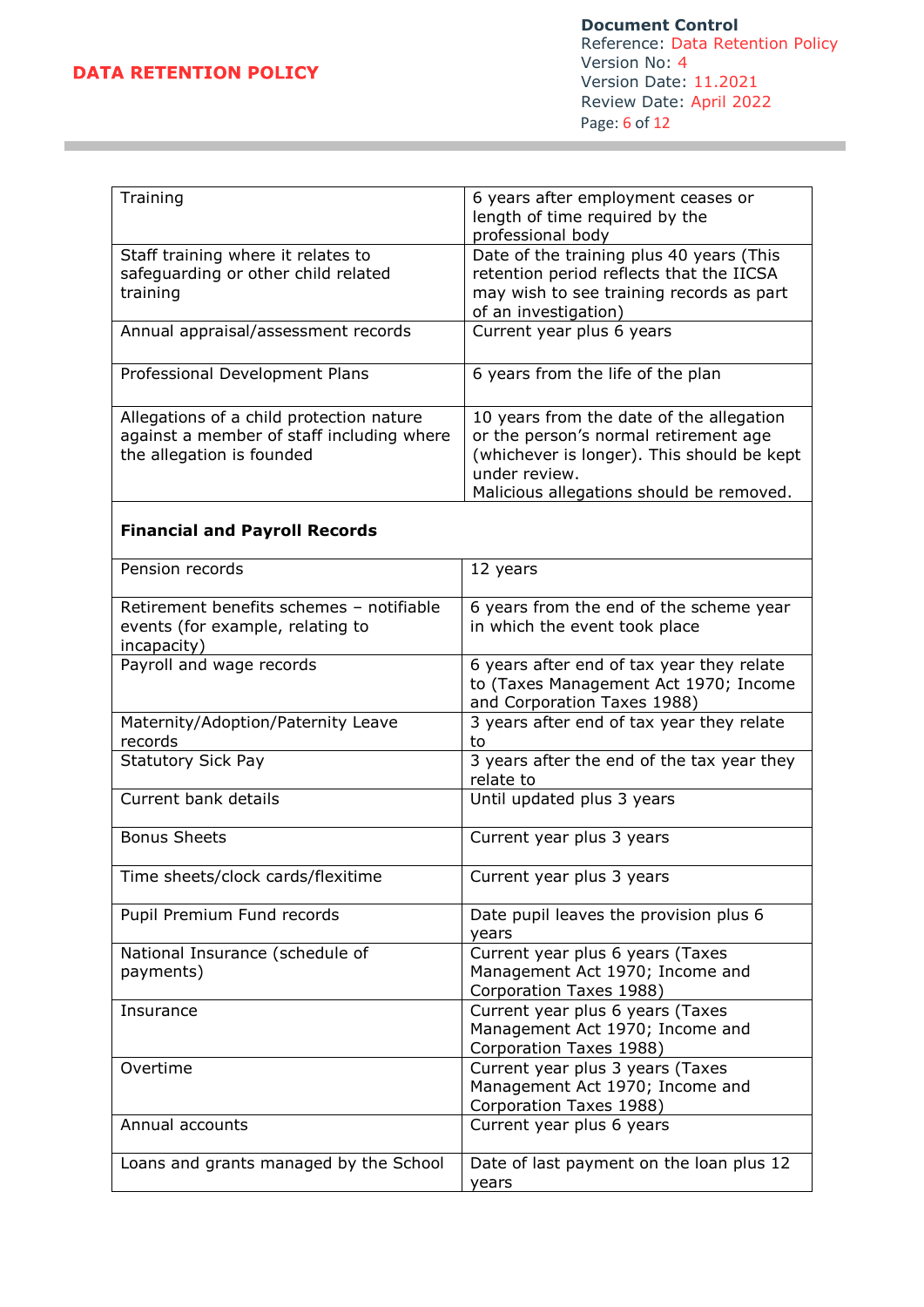| All records relating to the creation and | Life of the budget plus 3 years           |
|------------------------------------------|-------------------------------------------|
| management of budgets                    |                                           |
| Invoices, receipts, order books and      | Current financial year plus 6 years       |
| requisitions, delivery notices           |                                           |
| <b>Student Grant applications</b>        | Current year plus 3 years                 |
|                                          |                                           |
| Pupil Premium Fund records               | Date pupil leaves the school plus 6 years |
|                                          |                                           |
| School fund documentation (including but | Current year plus 6 years                 |
| not limited to invoices, cheque books,   |                                           |
| receipts, bank statements etc).          |                                           |
| Free school meals registers (where the   | Current year plus 6 years                 |
| register is used as a basis for funding) |                                           |
| School meal registers and summary        | Current year plus 3 years                 |
| sheets                                   |                                           |

# **Agreements and Administration Paperwork**

| Collective workforce agreements and past<br>agreements that could affect present<br>employees | Permanently                                                    |
|-----------------------------------------------------------------------------------------------|----------------------------------------------------------------|
| Trade union agreements                                                                        | 10 yeas after ceasing to be effective                          |
| School Development Plans                                                                      | 3 years from the life of the plan                              |
| Visitors Book and Signing In Sheets                                                           | 6 years                                                        |
| Newsletters and circulars to staff, parents<br>and pupils                                     | 1 year (and the School may decide to<br>archive one copy)      |
| Minutes of Senior Management Team<br>meetings                                                 | Date of the meeting plus 3 years or as<br>required             |
| Reports created by the Head Teacher or<br>the Senior Management Team.                         | Date of the report plus a minimum of 3<br>years or as required |
| Records relating to the creation and<br>publication of the school prospectus                  | Current academic year plus 3 years                             |

## **Health and Safety Records**

| Health and Safety consultations                                                                                    | Permanently                                                                                                       |
|--------------------------------------------------------------------------------------------------------------------|-------------------------------------------------------------------------------------------------------------------|
| Health and Safety Risk Assessments                                                                                 | Life of the risk assessment plus 3 years                                                                          |
| Health and Safety Policy Statements                                                                                | Life of policy plus 3 years                                                                                       |
| Any records relating to any reportable<br>death, injury, disease or dangerous<br>occurrence                        | Date of incident plus 3 years provided<br>that all records relating to the incident are<br>held on personnel file |
| Accident reporting records relating to<br>individuals who are under 18 years of age<br>at the time of the incident | Until the child reaches the age of 21.                                                                            |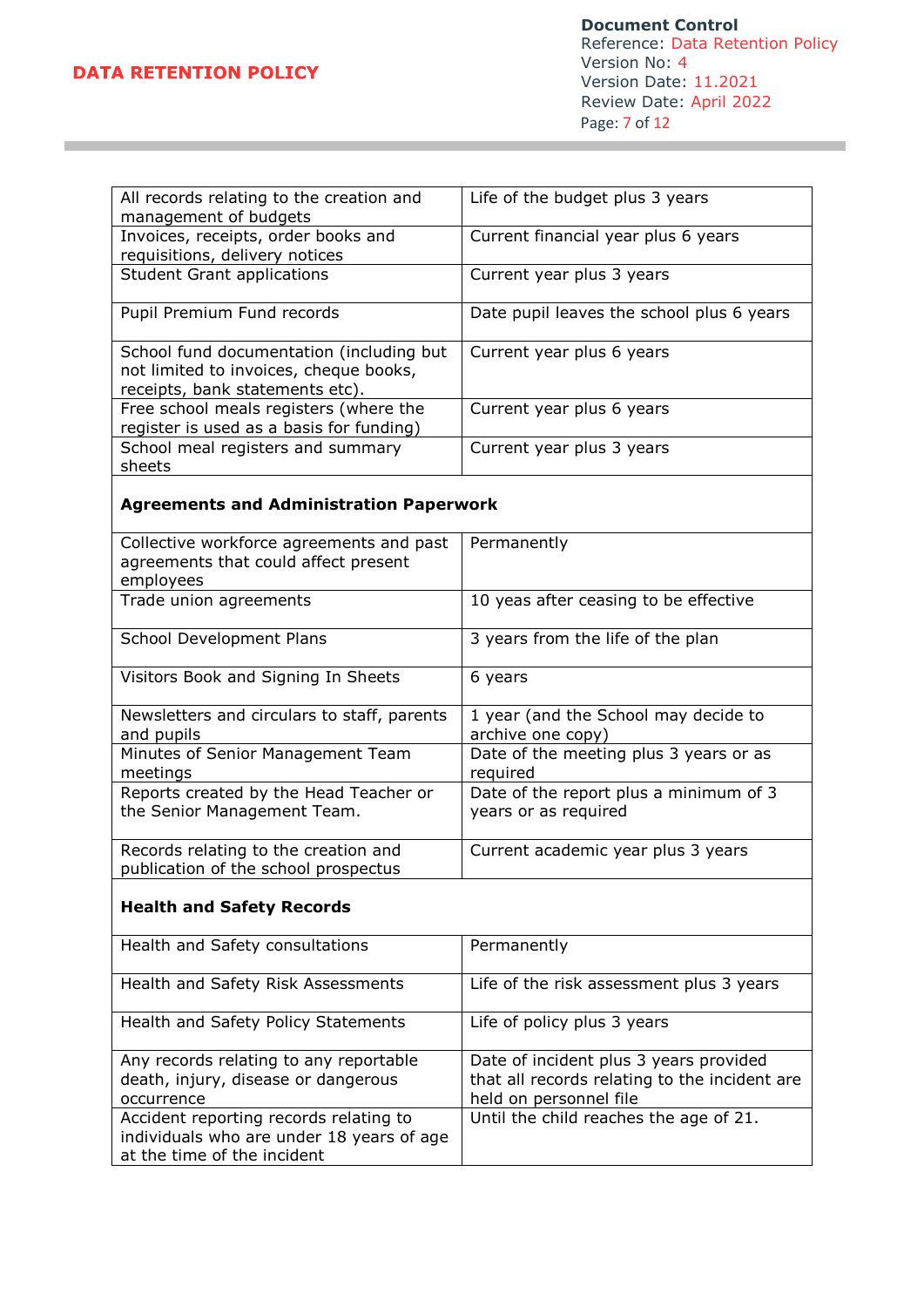**Document Control** Reference: Data Retention Policy Version No: 4 Version Date: 11.2021 Review Date: April 2022 Page: 8 of 12

| Accident reporting records relating to<br>individuals who are over 18 years of age<br>at the time of the incident                                                                                                                            | Accident book should be retained 3 years<br>after last entry in the book. (Social<br>Security (Claims and Payments)<br>Regulations 1979; Social Security<br>Administration Act 1992; Limitation Act<br>1980) |
|----------------------------------------------------------------------------------------------------------------------------------------------------------------------------------------------------------------------------------------------|--------------------------------------------------------------------------------------------------------------------------------------------------------------------------------------------------------------|
| Fire precaution log books                                                                                                                                                                                                                    | Current year plus 3 years                                                                                                                                                                                    |
| Medical records and details of: -<br>control of lead at work<br>$\bullet$<br>employees exposed to asbestos<br>$\bullet$<br>dust<br>records specified by the Control of<br>$\bullet$<br>Substances Hazardous to Health<br>Regulations (COSHH) | 40 years from the date of the last entry<br>made in the record (Control of Substances<br>Hazardous to Health Regulations<br>(COSHH); Control of Asbestos at Work<br>Regulations)                             |
| Records of tests and examinations of<br>control systems and protection equipment<br>under COSHH                                                                                                                                              | 5 years from the date on which the record<br>was made                                                                                                                                                        |
| <b>Temporary and Casual Workers</b>                                                                                                                                                                                                          |                                                                                                                                                                                                              |
| Records relating to hours worked and<br>payments made to workers                                                                                                                                                                             | 3 years                                                                                                                                                                                                      |
| <b>Governing Body Documents</b>                                                                                                                                                                                                              |                                                                                                                                                                                                              |
| Instruments of government                                                                                                                                                                                                                    | For the life of the School                                                                                                                                                                                   |
| Meetings schedule                                                                                                                                                                                                                            | Current year                                                                                                                                                                                                 |
| Minutes - principal set (signed)                                                                                                                                                                                                             | Generally kept for the life of the<br>organisation                                                                                                                                                           |
| Agendas - principal copy                                                                                                                                                                                                                     | Where possible the agenda should be<br>stored with the principal set of the<br>minutes                                                                                                                       |
| Agendas - additional copies                                                                                                                                                                                                                  | Date of meeting                                                                                                                                                                                              |
| Policy documents created and<br>administered by the governing body                                                                                                                                                                           | Until replaced                                                                                                                                                                                               |
| Register of attendance at full governing<br>board meetings                                                                                                                                                                                   | Date of last meeting in the book plus 6<br>years                                                                                                                                                             |
| Annual reports required by the<br>Department of Education                                                                                                                                                                                    | Date of report plus 10 years                                                                                                                                                                                 |
| Records relating to complaints made to<br>and investigated by the governing body or<br>head teacher                                                                                                                                          | Major complaints: current year plus 6<br>years.<br>If negligence involved: current year plus<br>15 years.<br>If child protection or safeguarding issues<br>are involved then: current year plus 40<br>years. |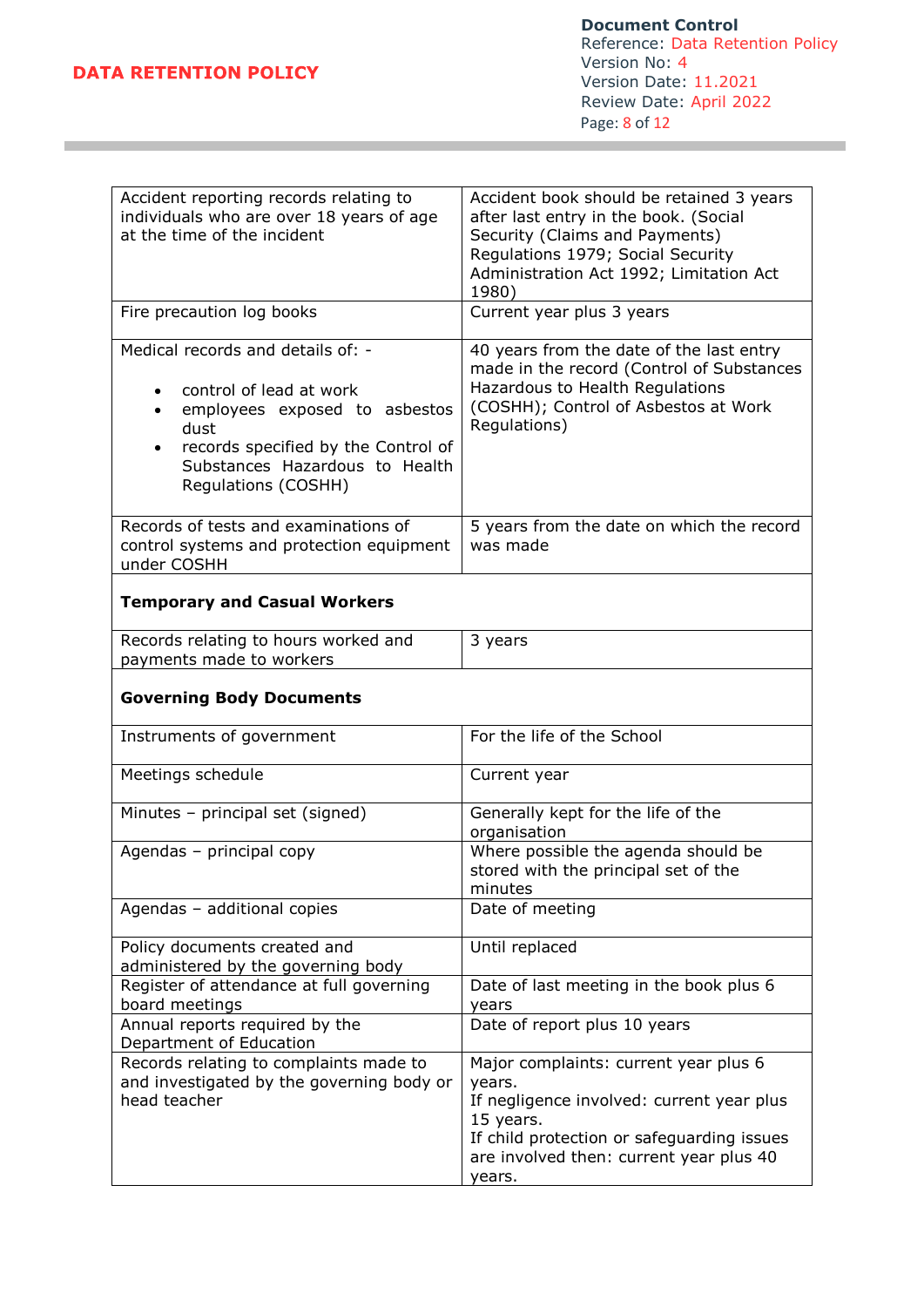| Correspondence sent and received by the                                          | General correspondence should be                                                      |
|----------------------------------------------------------------------------------|---------------------------------------------------------------------------------------|
| governing body or head teacher                                                   | retained for current year plus 3 years                                                |
| Records relating to the terms of office of                                       | Date appointment ceases plus 6 years                                                  |
| serving governors, including evidence of                                         |                                                                                       |
| appointment                                                                      |                                                                                       |
| Register of business interests                                                   | Date appointment ceases plus 6 years                                                  |
| Records relating to the training required<br>and received by governors           | Date appointment ceases plus 6 years                                                  |
| Records relating to the appointment of a                                         | Date on which clerk appointment ceases                                                |
| clerk to the governing body                                                      | plus 6 years                                                                          |
| Governor personnel files                                                         | Date appointment ceases plus 6 years                                                  |
| <b>Pupil Records</b>                                                             |                                                                                       |
| Details of whether admission is<br>successful/unsuccessful                       | 1 year from the date of admission/non-<br>admission                                   |
| Proof of address supplied by parents as                                          | Current year plus 1 year                                                              |
| part of the admissions process                                                   |                                                                                       |
| Admissions register                                                              | Entries to be preserved for three years<br>from date of entry                         |
| Pupil Record                                                                     | Primary - Whilst the child attends the<br>School                                      |
|                                                                                  | Secondary - until the child reaches the                                               |
|                                                                                  | age of 25 (Limitation Act 1980)                                                       |
| <b>Attendance Registers</b>                                                      | 3 years from the date of entry                                                        |
| Correspondence relating to any absence                                           | Current academic year plus 2 years                                                    |
| (authorised or unauthorised)                                                     | (Education Act 1996)                                                                  |
| Special Educational Needs files, reviews<br>and Education, Health and Care Plan, | Date of birth of the pupil plus 31 years<br>(Education, Health and Care Plan is valid |
| including advice and information provided                                        | until the individual reaches the age of 25                                            |
| to parents regarding educational needs                                           | years - the retention period adds an                                                  |
| and accessibility strategy                                                       | additional 6 years from the end of the                                                |

| Child protection information (to be held in<br>a separate file). | DOB of the child plus 25 years then<br>review Note: These records will be subject<br>to any instruction given by IICSA |
|------------------------------------------------------------------|------------------------------------------------------------------------------------------------------------------------|
| Exam results (pupil copy)                                        | 1-3 years from the date the results are<br>released                                                                    |
| Examination results (school's copy)                              | Current year plus 6 years                                                                                              |
| Allegations of sexual abuse                                      | For the time period of an inquiry by the<br>Independent Inquiry into Child Sexual<br>Abuse                             |

Act 2001)

plan). (Children and Family's Act 2014; Special Educational Needs and Disability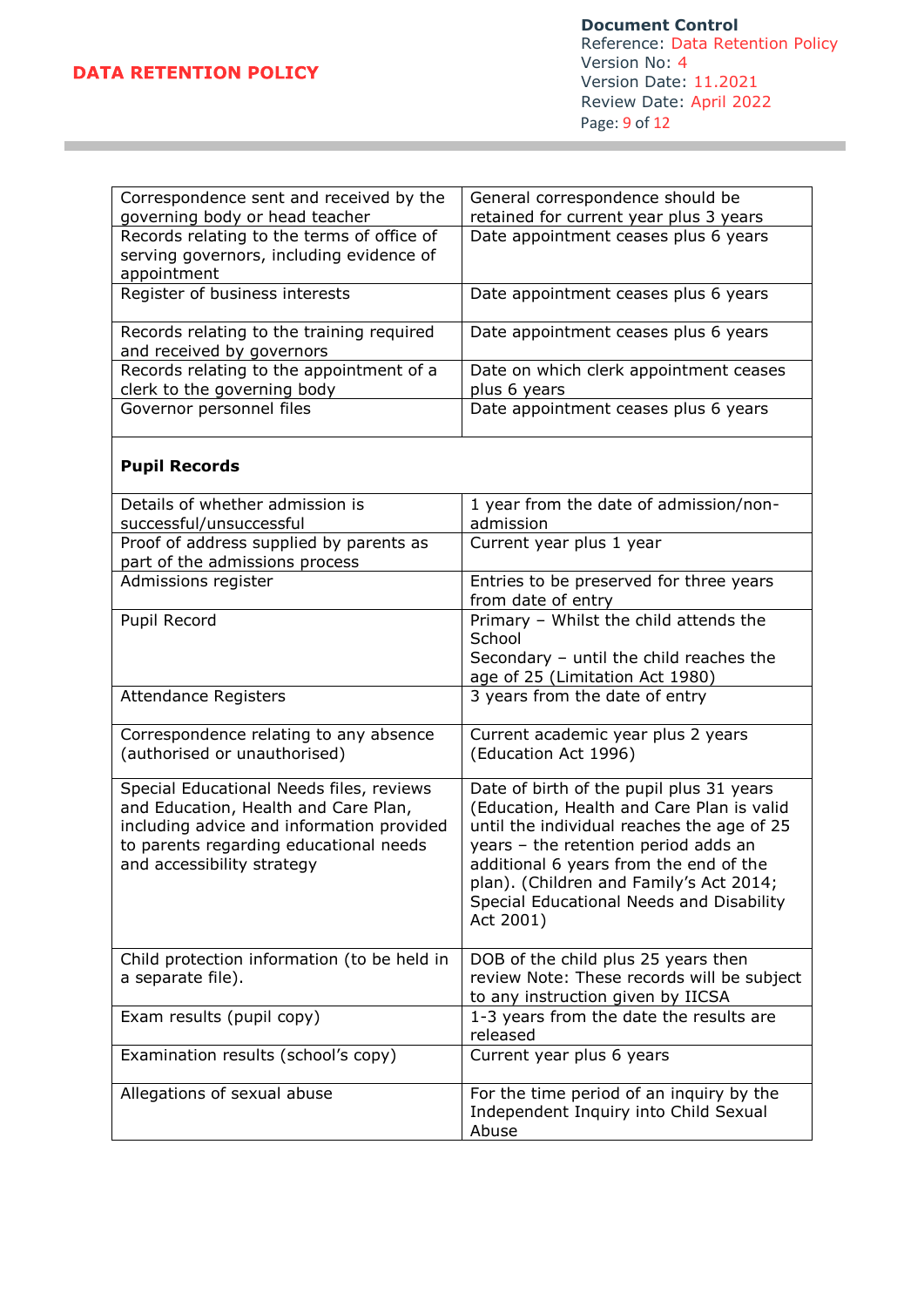**Document Control** Reference: Data Retention Policy Version No: 4 Version Date: 11.2021 Review Date: April 2022 Page: 10 of 12

| Records relating to any allegation of a                                                                           | Until the accused normal retirement age                                            |
|-------------------------------------------------------------------------------------------------------------------|------------------------------------------------------------------------------------|
| child protection nature against a member<br>of staff                                                              | or 10 years from the date of the<br>allegation (whichever is the longer)           |
| Consents relating to school activities as                                                                         | Consent will last whilst the pupil attends                                         |
| part of UK GDPR compliance (for                                                                                   | the school.                                                                        |
| example, consent to be sent circulars or                                                                          |                                                                                    |
| mailings)                                                                                                         |                                                                                    |
| Pupil's work                                                                                                      | Where possible, returned to pupil at the                                           |
|                                                                                                                   | end of the academic year (provided the<br>School have their own internal policy to |
|                                                                                                                   | this effect). Otherwise, the work should                                           |
|                                                                                                                   | be retained for the current year plus 1                                            |
|                                                                                                                   | year.                                                                              |
| Mark books                                                                                                        | Current year plus 1 year                                                           |
| Schemes of work                                                                                                   | Current year plus 1 year                                                           |
| Timetable                                                                                                         | Current year plus 1 year                                                           |
| Class record books                                                                                                | Current year plus 1 year                                                           |
| Record of homework set                                                                                            | Current year plus 1 year                                                           |
| Photographs of pupils                                                                                             | For the time the child is at the School and                                        |
|                                                                                                                   | for a short while after.                                                           |
|                                                                                                                   | Please note select images may also be                                              |
|                                                                                                                   | kept for longer (for example to illustrate<br>history of the school).              |
| Parental consent forms for school trips                                                                           | End of the trip or end of the academic                                             |
| where there has been no major incident                                                                            | year (subject to a risk assessment carried                                         |
|                                                                                                                   | out by the School)                                                                 |
| Parental permission slips for school trips                                                                        | Date of birth of the pupil involved in the                                         |
| where there has been a major incident                                                                             | incident plus 25 years. Permission slips                                           |
|                                                                                                                   | for all the pupils on the trip should be<br>retained to demonstrate the rules had  |
|                                                                                                                   | been followed for all pupils                                                       |
|                                                                                                                   |                                                                                    |
| <b>Other Records</b>                                                                                              |                                                                                    |
| Emails                                                                                                            | 1 year                                                                             |
| <b>CCTV</b>                                                                                                       | 30 days                                                                            |
| Privacy notices                                                                                                   | Until replaced plus 6 years                                                        |
| Inventories of furniture and equipment                                                                            | Current year plus 6 years                                                          |
| All records relating to the maintenance of<br>the School carried out by contractors or<br>employees of the school | Whilst the building belongs to the school                                          |